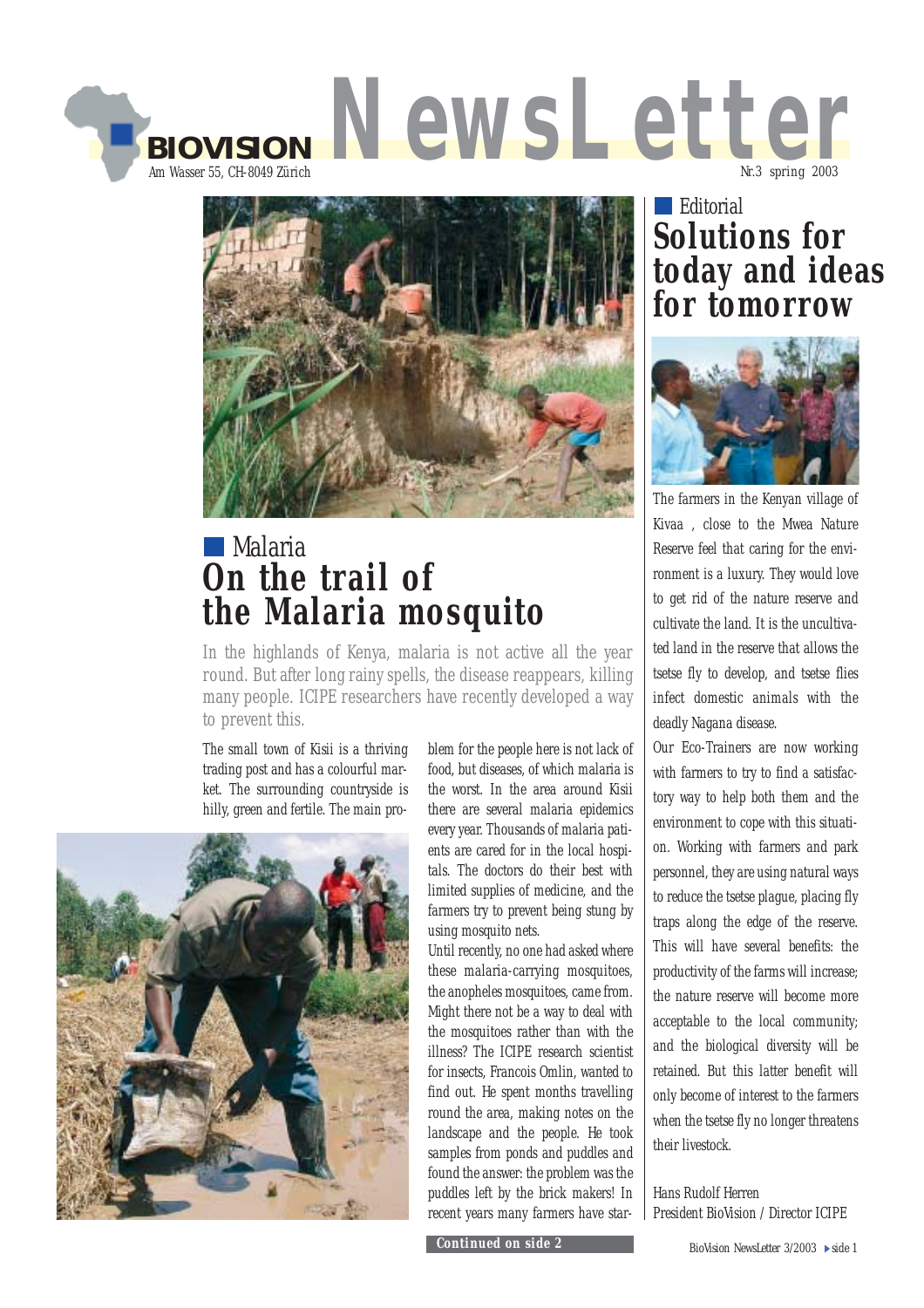#### *Continued from side 1*

ted making bricks; the heavy soil around Kisii is ideal for this. But no one had realised the consequences. When the farmers dug out the clay, they left little hollows which quickly filled with water, and it was here that the mosquitoes bred so plentifully. When Francois Omlin took samples from these puddles he made an astounding discovery. There were far more anopheles mosquito larvae there than in the lakes and larger ponds. The reason was easy to find. The larvae's natural predators, for example mud fish and the other insects that feed on the larvae, live in the lakes and ponds, but not in the puddles.

Francois Omlin began careful research to find a biologically sound way of destroying the larvae. He discovered that when he spread an extract from the neem tree onto the water the larvae stopped growing. They either died or developed into crippled mosquitoes which did not harm humans.

Francois Omlin has turned his discovery into a simple treatment from which farmers can already profit. A sack is filled with neem powder and this oversized tea bag is then laid into the puddle. This gets rid of the danger. Together with BioVision, Omlin intends to pass this simple and effective method onto the brick makers and the farmers as quickly as possible. He hopes that the results will be seen soon, with fewer patients in hospitals and greater happiness in the faces of the people.



*Organic farming must be learned. The Eco-Trainer shows how it goes.*



### **A** sweeter life **Acacia honey from Kenya**

It is pleasantly cool in the small hut. The white tiled floor is well scrubbed. One might be in a Swiss cheese-making hut. But impressions can be deceptive. It is not cheese but honey that is being produced here, and we are not in Emmental but in Mwingi, a village in Kenya. Rose Mbuthi turns the machine efficiently to separate the honey from the comb. Staff at the ICIPE have shown her how to extract high quality honey from specially made combs. Last year the Mwingi honey farmers produced 21 tons of 'Eco-Honey'. This has nearly all been sold. Many other villages are now asking to have a small honey factory like the one at Mwingi. ICIPE did the research and found a product which has generated new income.

The Rumapark honeymakers have also asked the Eco-Trainers for help. Their acacia tree honey is liquid and is produced in an area where there is little environmental damage. They get their honey by smoking out the bees, which leaves it with a strong taste of smoke and often kills the bees in the process. The Eco-Trainers have organised a course to teach the bee keepers more upto-date methods. They can also learn about other bee products. The Lambwe bee keepers are now planning a Honey Day which will include collecting money to buy a honey extractor. This will enable them to produce their own goods like their Mwingi colleagues, and will give them more income.

### An extra course in poultry keeping **Guarding poultry from thieves**

The plague of tsetse flies causes terrible losses to livestock in East Africa. As a result, poultry keeping, which is normally no more than a sideline, is gaining in importance. But losses from theft and from disease are great, and egg production is low. BioVision Eco-Trainers are organising courses on protected poultry keeping. Woven hen houses and baskets for the chicks protect them from thieves at night, and regular feeding improves egg production. Emphasis is placed on disease prevention, for example inoculation against Newcastle disease. This is a one-off for BioVision staff. Their fight against the tsetse fly using traps is still their priority.

#### A smaller harvest, but more income **Mangoes from integrated production**

In the small village of Maragwa in central Kenya, about fifty farmers live by producing mangoes. But as in so many places in Africa, there is a lot of disease and there are insect pests. Fruit flies and blight destroy a large part of the harvest. Until a short time ago the farmers used pesticides. These were expensive and polluted the rivers. With the help of the ICIPE the farmers have now changed to a more holistic method of production. Pesticides are no longer permitted but organic agents are used, such as onion juice and extracts from the neem tree. Tom Kameri proudly points to his 1,200 mango trees, 'Of course the harvest is smaller, but the production is cheaper and the quality is good'.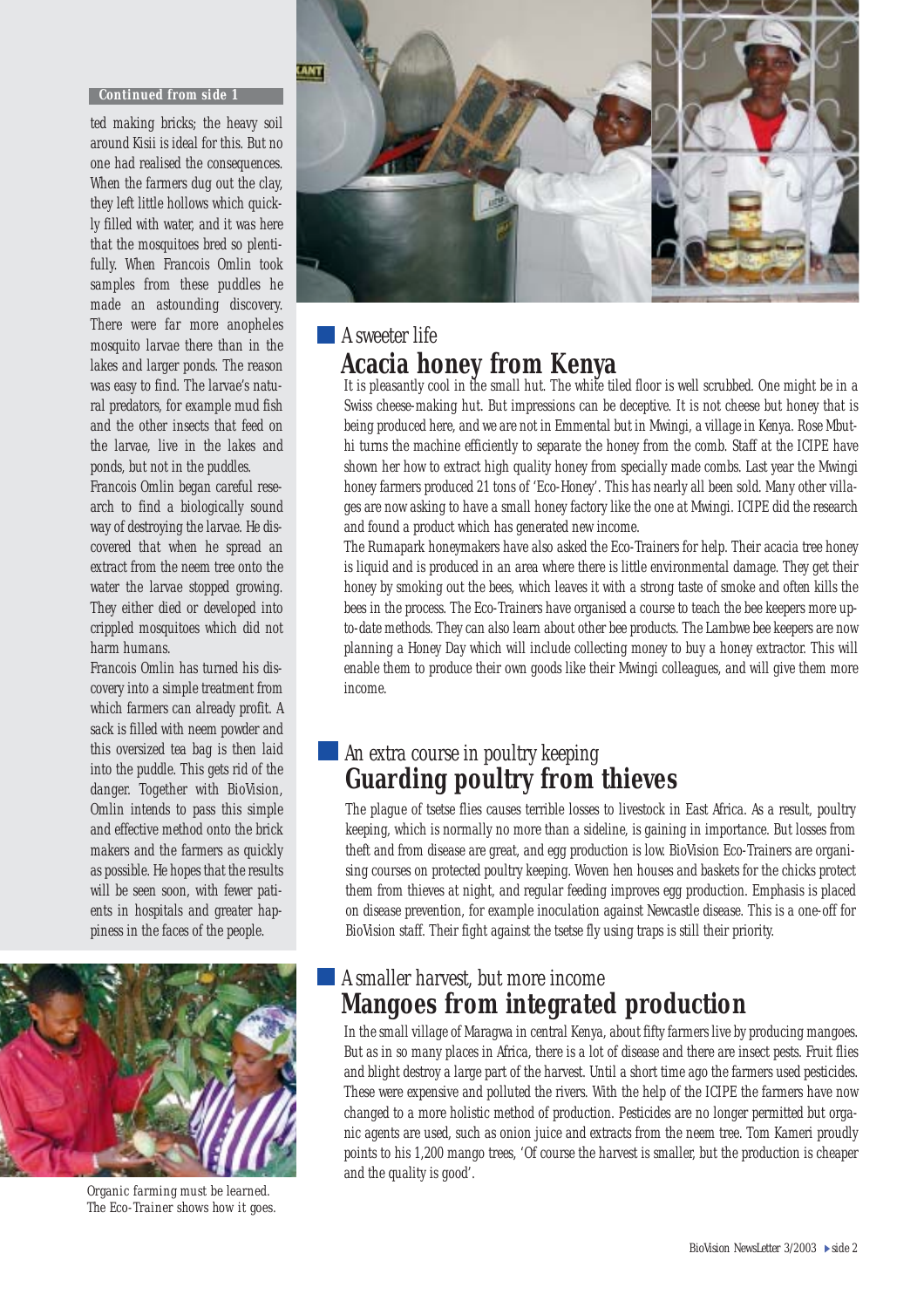# A day in the life of **Cheruiyot Kipkorir, Manager of the Mwea National Reserve**



Some days, when I get up at 6 o'clock in the morning, there is a zebra peering straight at me through the window. It always makes me happy, because I otherwise am quite alone in the Mwea National Park in Kenya. I start work at 8 o'clock, when I meet the other game wardens in my office. There are 13 of us; I am the manager. I coordinate their timetable, and decide where they should go on their rounds and anything else that needs planning. The most important part of our work is patrolling the park. Farmers quite often try to get in and steal wood or poach. Both are strictly forbidden. Four weeks ago we found a man cutting down trees. He wanted to make fence posts for sale. We handed him over to the police and he got three months' jail. There are higher penalties for poaching, but we get less of that, though there is much to poach here. We have elephants, zebras, giraffes, antelopes, monkeys and a lot of other animals. My dream is to reintroduce the hippo. Until the 1970s we had a few hippos in the Mwea National Park, but they disappeared. They were killed. I would also like to have more tourists here, but camping is no fun with the tsetse fly. Together with BioVision and ICIPE we want to put out mosquito traps. I am convinced that these will solve the problem.

Ever since I was a child I wanted to be a game warden. I grew up in Kericho and I always watched the antelopes. They were my favourite animal for a long time. And I wanted to find a job where I could be close to them. I did my training as a game warden, and have been one for 14 years. They move us every few years. The Mwea Park is my sixth place. In my view the Mount Kenya National Park is the most beautiful, but this one comes close. It's small but I love it.

There is one disadvantage to this life; I see my family very rarely. But my children come here in the school holidays and they enjoy life in the park. I watch them when they observe the animals, just as I used to do. Then I think, surely one of my sons will become a game warden one day. At least I hope so.

*Erik Thurnherr* 



*The uncultivated land of nature reserves allows the tsetse fly to develop and infect domestic animals with the deadly Nagana disease.* 

### Care for the environment and for farming **Together against the Tsetse plague**

Africa's national parks and nature reserves cover between them an area of about 900,000 square kilometres, about 21 times the size of Switzerland. And yet these reserves are home to only a small proportion of Africa's animals and plants. For example 70 per cent of Kenya's wild animals live outside the reserves, in farming areas. The Kenya Wild Life Service (KWS) is the department responsible for protecting and preserving the fauna and flora. Their newest joint project involves the conflict between conservation and farming. Eco-Trainers, researchers, game wardens and farmers are working together to defeat the deadly Nagana disease that is spread by the tsetse fly, using sustainable and natural methods such as traps.